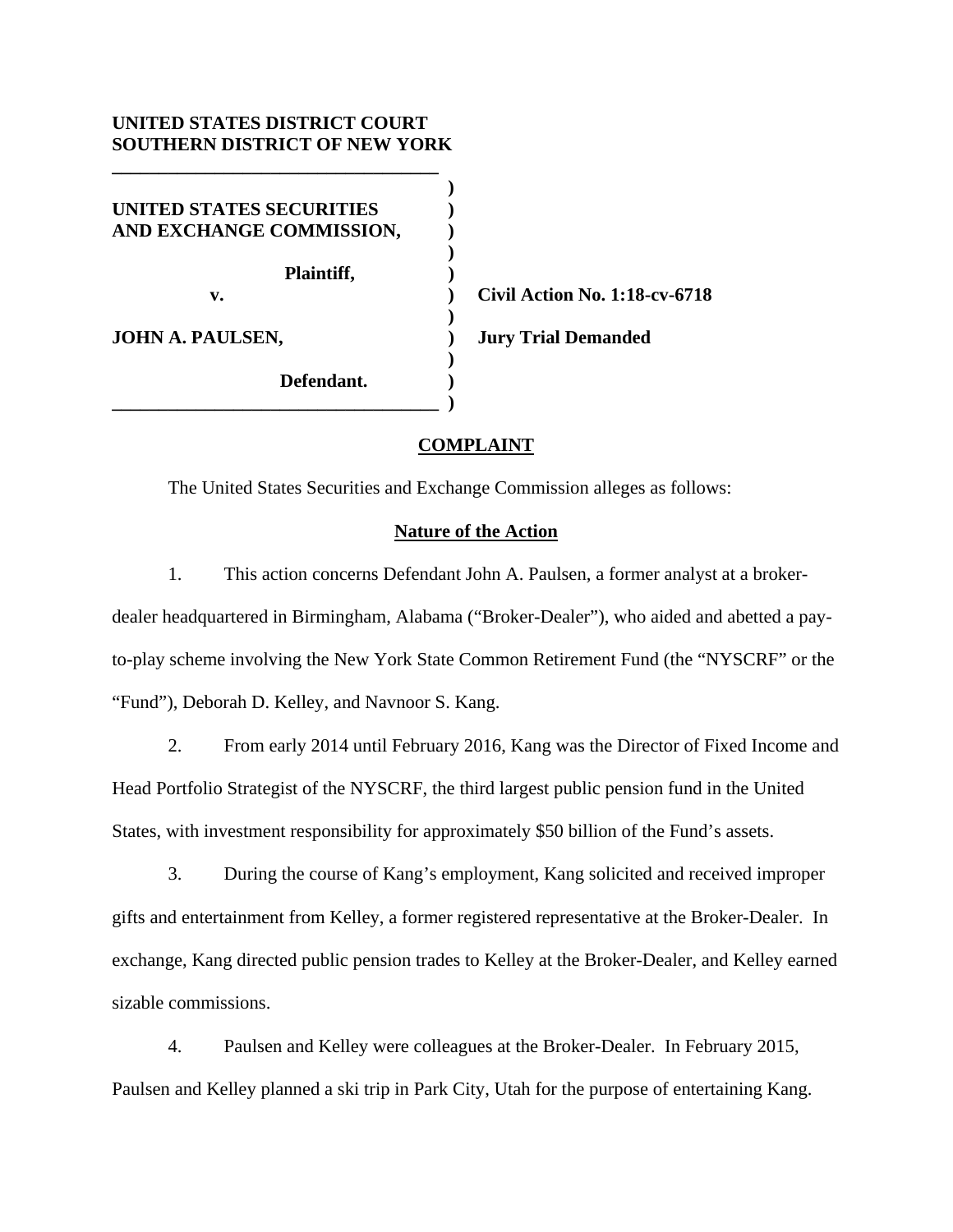As part of the trip, Paulsen and Kelley incurred more than \$11,000 in expenses entertaining Kang and Kang's girlfriend.

5. Paulsen and Kelley sought reimbursement of those expenses from the Broker-Dealer, and intentionally hid the fact that Kang was on the trip by not including Kang's name on their expense reports.

6. Later, when the Broker-Dealer discovered inconsistencies in the reports and began an internal investigation, Kelley and Paulsen conspired to lie, and did lie, to the Broker-Dealer's internal investigators about Kang's presence on the trip.

7. Kang violated the antifraud provisions of the federal securities laws by directing Fund business to Kelley in exchange for gifts and entertainment, while failing to disclose his receipt of those improper benefits to the Fund. Kelley violated the antifraud provisions by providing the undisclosed benefits to Kang as part of the fraudulent *quid pro quo* scheme with Kang.

8. Paulsen knowingly provided substantial assistance to Kelley and Kang by participating in the entertainment of Kang, then hiding his and Kelley's provision of benefits to Kang by submitting false expense reports, and lying to the internal investigators. Paulsen also facilitated Kang's and Kelley's *quid pro quo* scheme by allowing it to go undetected by the Broker-Dealer and the Fund. In doing so, Paulsen aided and abetted Kelley's and Kang's violations of Section 10(b) of the Exchange Act of 1934 ("Exchange Act") [15 U.S.C. § 78j(b) ], Rule 10b-5 thereunder [17 C.F.R. § 240.10b-5], and Sections  $17(a)(1)$  and  $17(a)(3)$  of the Securities Act of 1933 ("Securities Act") [15 U.S.C. §§ 77q(a)(1), (a)(3)].

9. Unless Paulsen is permanently restrained and enjoined, he will again engage in the acts, practices, transactions, and courses of business set forth in this Complaint, and in acts,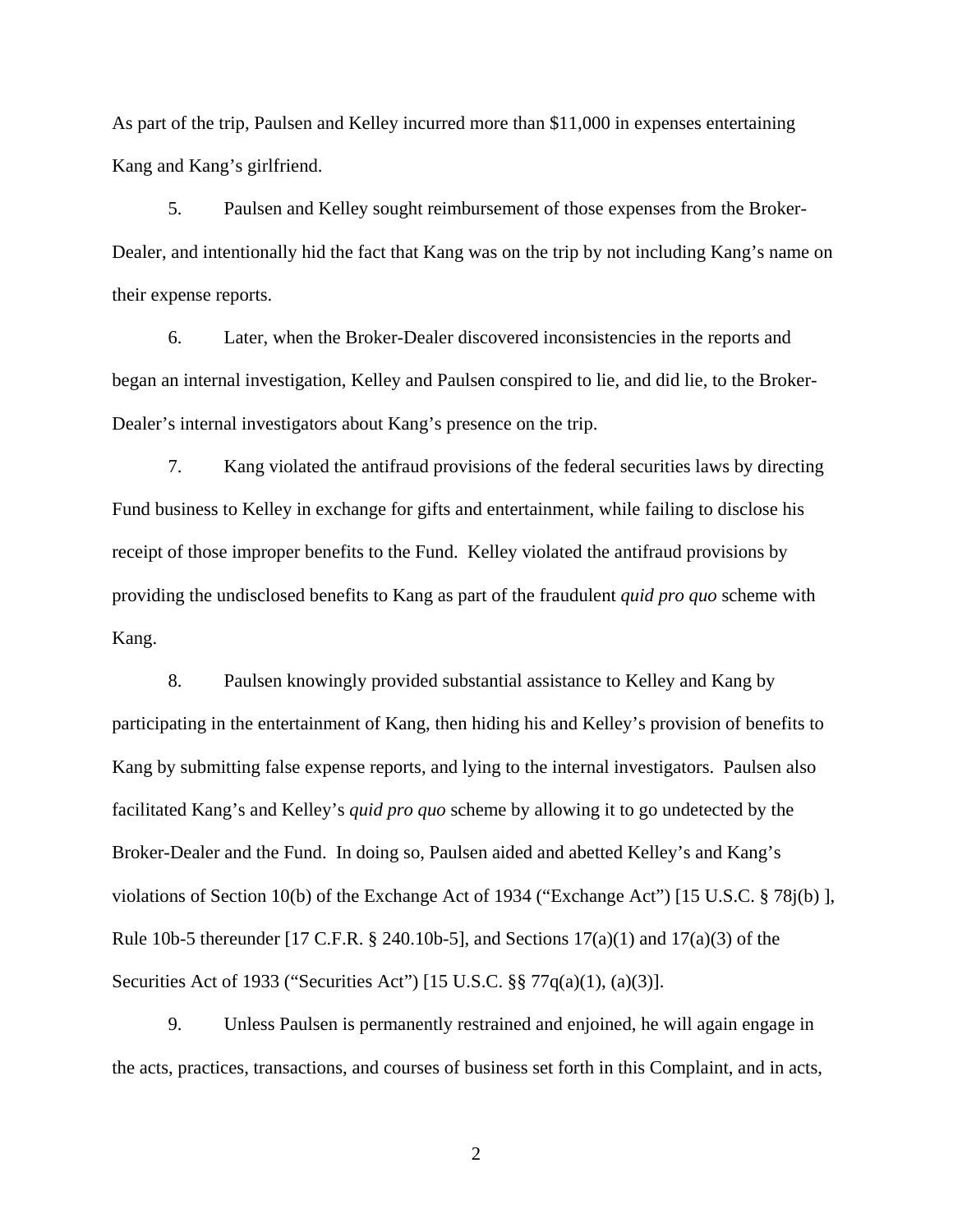practices, transactions, and courses of business of similar type and object.

### **Jurisdiction and Venue**

10. The Commission brings this action pursuant to the authority conferred by Section 20(d) of the Securities Act [15 U.S.C.  $\S 77t(d)$ ] and Section 21(d)(1) of the Exchange Act [15 U.S.C. § 78u(d)(1)], seeking to restrain and enjoin permanently Defendant from engaging in the acts, practices, transactions, and courses of business alleged herein. The Commission also seeks a final judgment ordering Defendant to pay disgorgement, prejudgment interest, and civil penalties pursuant to Section 20(d) of the Securities Act [at U.S.C. § 77t(d)] and Section 21(d)(3) of the Exchange Act [15 U.S.C. § 78u(d)(3)].

11. This Court has jurisdiction over this action, and venue lies in this District, pursuant to Sections 20(d) and 22(a) of the Securities Act [15 U.S.C. §§ 77t(d) and 77v(a)] and Sections 20(d) and 27(a) of the Exchange Act [15 U.S.C. §§ 78t(d) and 78aa(a)]. Defendant, directly or indirectly, singly or in concert, made use of the means or instruments of transportation or communication in, and the means or instrumentalities of, interstate commerce, or of the mails in connection with the acts, practices, transactions, and courses of business alleged herein. Some of the acts, practices, transactions, and courses of business at issue occurred in the Southern District of New York.

#### **Defendant**

12. **John A. Paulsen**, age 57, resides in Park Ridge, New Jersey. From June 2013 through March 2015, Paulsen was a Managing Director at the Broker-Dealer. Prior to that, Paulsen worked at a number of registered broker-dealers dating back to 1993. From April 2015 through the present, Paulsen has been the Head of Research at a registered investment adviser based in Wilton, Connecticut.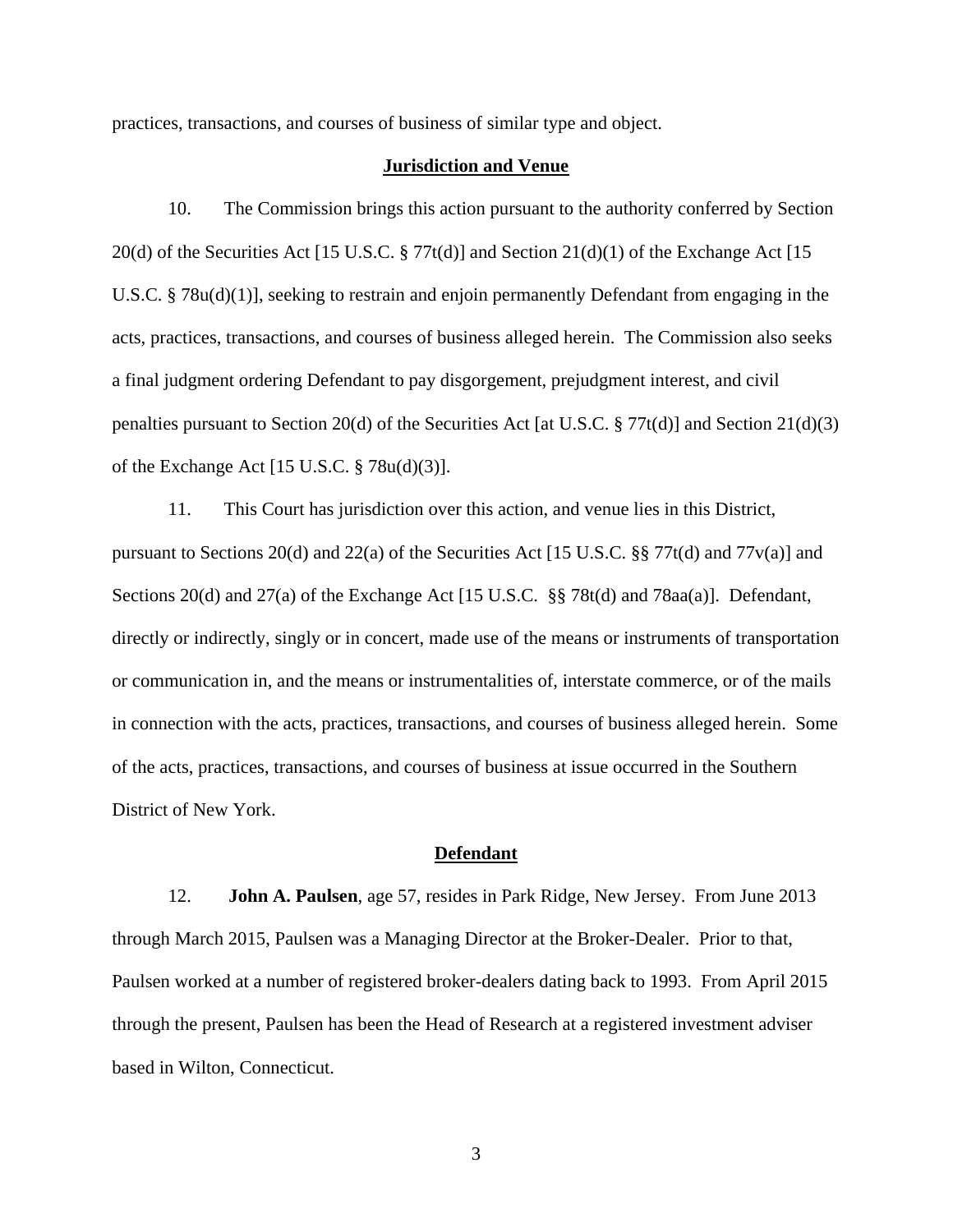#### **Other Relevant Persons**

13. **Navnoor S. Kang**, age 38, resides in Saratoga Springs, New York. From January 2014 until his termination in February 2016, Kang was the Director of Fixed Income and Head Portfolio Strategist for the NYSCRF, a public pension fund managed by the New York State Comptroller.

14. **Deborah D. Kelley**, age 60, resides in Piedmont, California. From January 2012 through August 2015, Kelley was a registered representative of the Broker-Dealer and its successor, a registered broker-dealer based in St. Louis, Missouri.

#### **The Facts**

15. Kelley met Kang while he was employed as a portfolio associate with a wellknown asset management firm, and she had a business relationship with him for a period of time while he was working as a vice president and fixed income trader with another prominent asset management firm ("Asset Manager").

16. Paulsen first met Kang when he worked at the Asset Manager, and they had occasional business interactions.

17. At some point in or around 2012, Kang accepted an \$8,000 Rolex watch from a registered representative of a broker-dealer, which Kang did not disclose to the Asset Manager.

18. In late 2012, an internal investigation by the Asset Manager into Kang's activities concluded that he had accepted Rolling Stones concert tickets valued at \$1,200 from a registered representative of a broker-dealer doing business with the Asset Manager.

19. In addition, the investigation determined that Kang failed to report at least 54 additional instances where he received benefits and entertainment. The Asset Manager terminated Kang in January 2013 for violations of its compliance and ethics policies based on his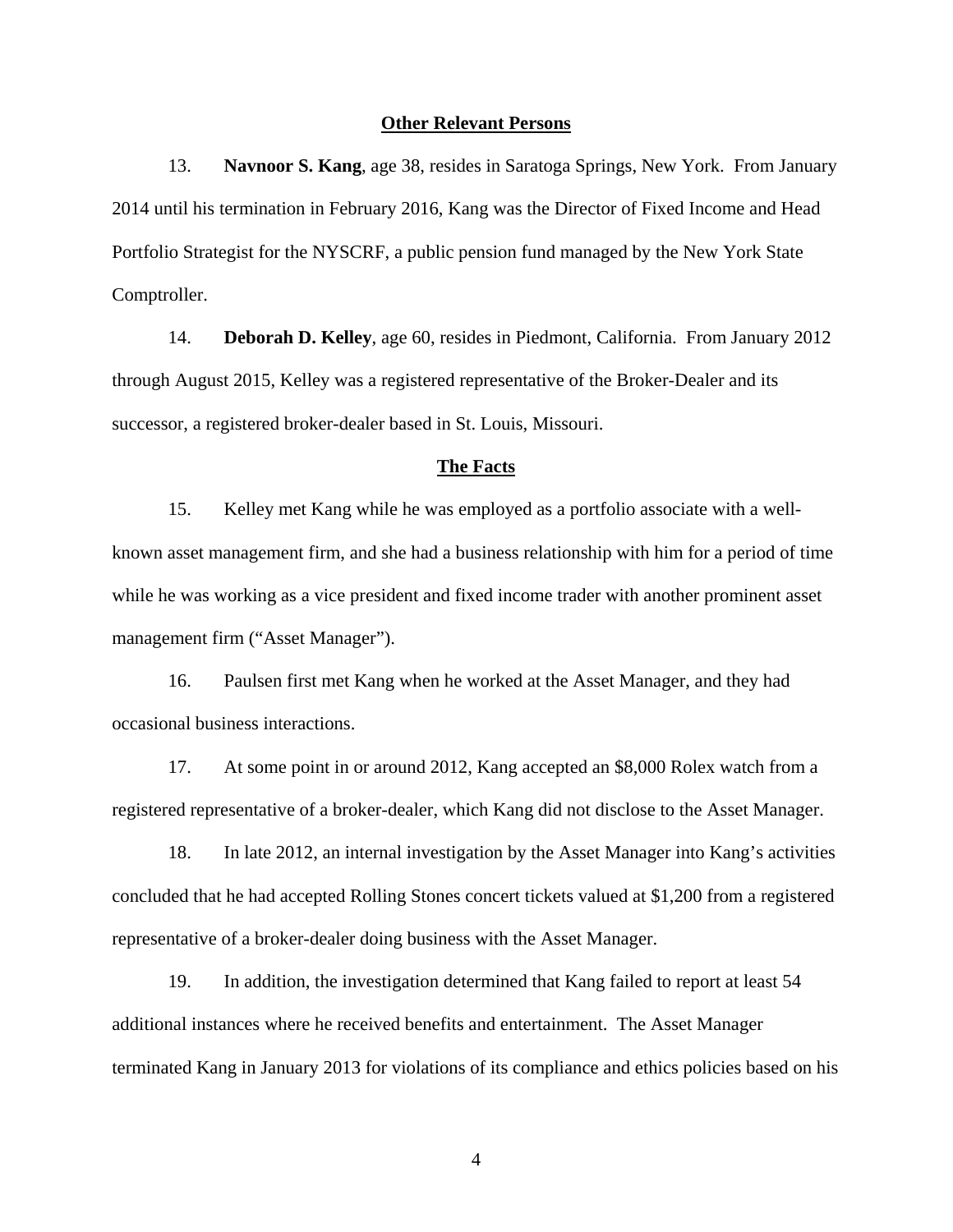improper receipt of, and failure to report, these benefits and entertainment. The Asset Manager informed Kang that he was being terminated for these reasons.

20. Between January 2013 and January 2014, Kang was unemployed and actively seeking work. Kelley remained in contact with Kang and assisted him in his job search – all in an effort to maintain and cultivate their business relationship.

### **Kang's Employment By And Duties To The NYSCRF**

21. In January 2014, the NYSCRF hired Kang as its Director of Fixed Income and Head Portfolio Strategist. During his job interview with the NYSCRF, Kang lied about the reason he was terminated by the Asset Manager. Kelley provided a reference to the NYSCRF on Kang's behalf.

22. As the Director of Fixed Income at the Fund, Kang made investment decisions, supervised seven investment officers, and was responsible for approximately \$50 billion of the Fund's assets that were held in fixed-income securities.

23. Under New York State Law, the New York State Comptroller, and anyone to whom he or she delegates powers of investment, is a fiduciary of the Fund. Because Kang was delegated powers of investment by the Comptroller, he was a fiduciary to the Fund. As a fiduciary, Kang was required to act solely in the interests of the members and beneficiaries of the Fund, and was prohibited from receiving any consideration from any party other than the Office of the State Comptroller in connection with a transaction involving the Fund.

24. The NYSCRF maintains a "Code of Conduct" containing standards for the management of the Fund. The Code of Conduct applies to all employees of the Office of the State Comptroller who have responsibility for matters relating to the Fund. Among other things, the Code of Conduct mandates that the Fund shall "be managed in accordance with the highest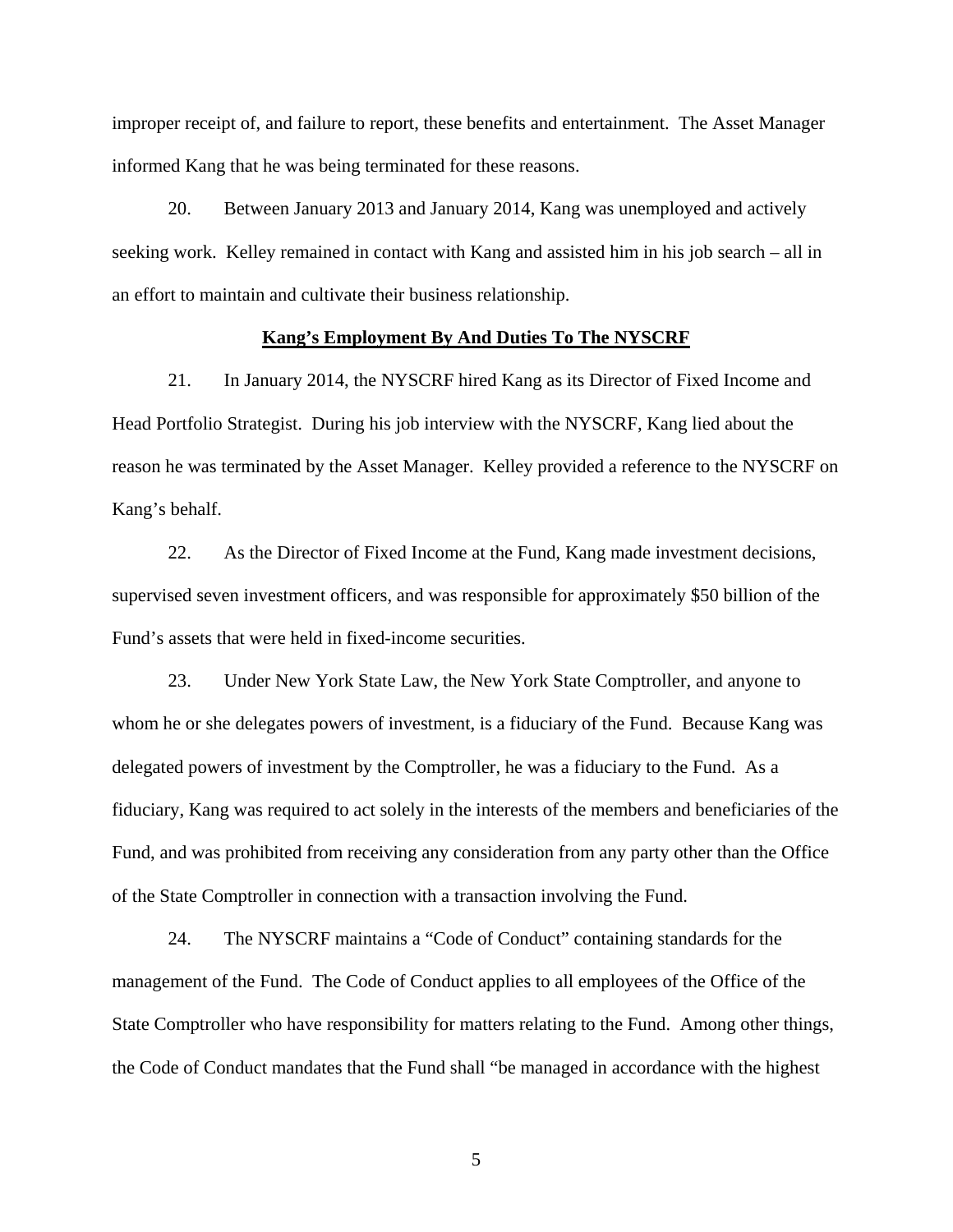ethical, professional and conflict of interest standards," and actions on behalf of the Fund "shall be for the sole benefit of the Retirement System's members, retirees and beneficiaries."

25. Kang received training on the Fund's policies and codes, as well as applicable New York State Law, and certified as to his understanding of the prohibitions contained therein regarding the receipt of gifts, meals, travel, and entertainment.

26. Kang had an affirmative and continuing duty to disclose to the Fund his solicitation and acceptance of travel, entertainment, and benefits. Kang was required to report the receipt of anything more than nominal value from interested parties.

27. During his tenure with the Fund, Kang made no such disclosures. Furthermore, Kang filed a certification with the Fund in which he represented that he had received no gifts in excess of \$1000. This certification was false.

28. Shortly after Kang joined the Fund, Paulsen and Kang had an in-person meeting. At the meeting, Kang told Paulsen that the Fund had very strict rules which prohibited him from accepting anything from Paulsen.

#### **Kelley Corruptly Provides Kang With Undisclosed Gifts And Entertainment**

29. Kelley provided thousands of dollars' worth of benefits and entertainment to Kang in exchange for access to NYSCRF business, despite the fact that her colleagues had warned her to avoid such behavior.

30. Specifically, in a February 6, 2014 email (immediately prior to Kelley beginning her coverage of the NYSCRF account), another registered representative at the Broker-Dealer told Kelley to "remember these guys cannot be entertained as they are a state fund."

31. Nevertheless, Kelley soon thereafter planned a trip to New Orleans for herself, her husband, Kang, and Kang's girlfriend, which took place in October 2014.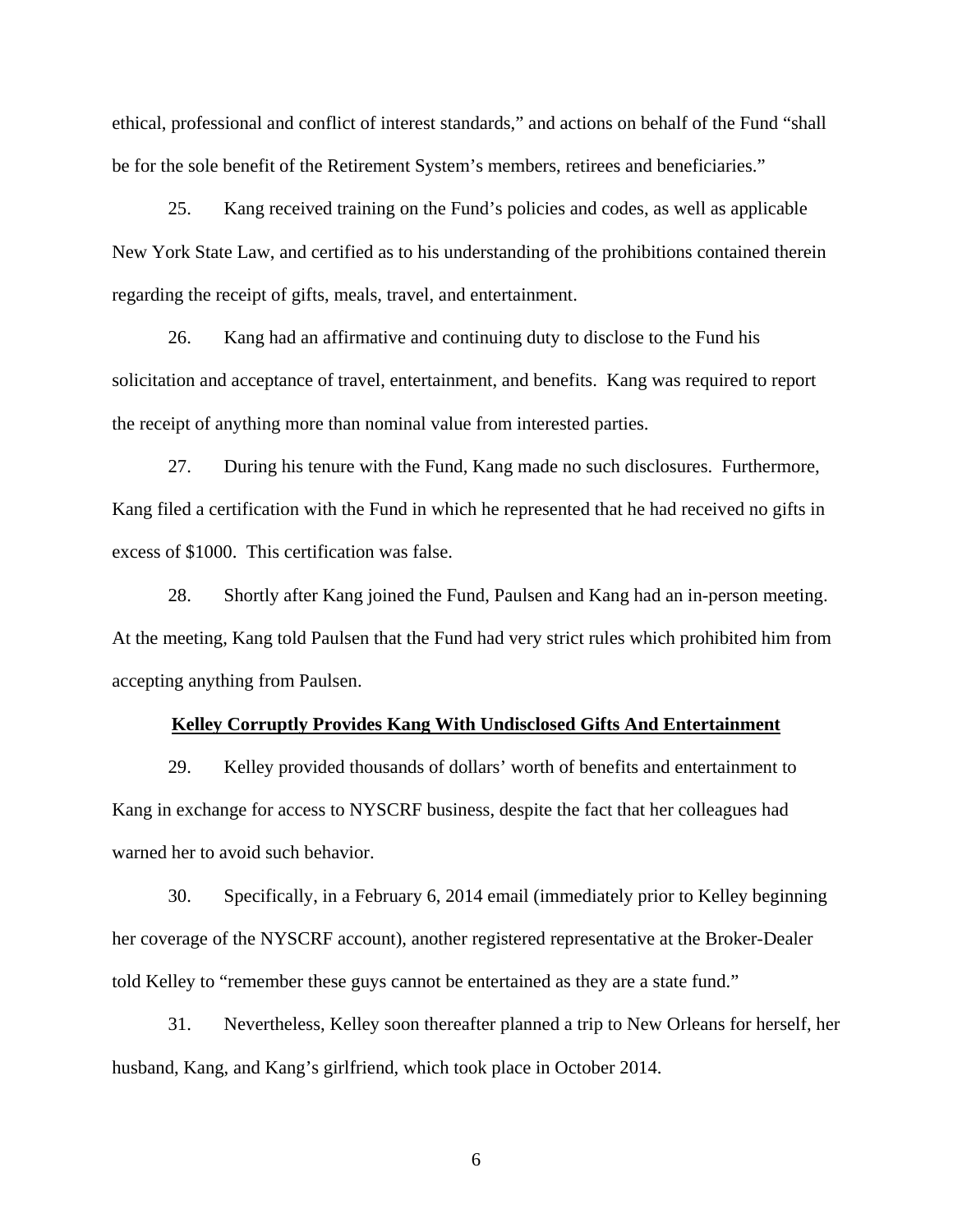32. On this trip, Kelley spent, and then expensed to the Broker-Dealer, more than \$8,000 for the four of them on meals, drinks, and entertainment, including \$6,000 for four VIP tickets to a Paul McCartney concert.

33. Kelley intentionally omitted the names of Kang and his girlfriend from her expense reports. Instead, she falsely reported that clients from a private firm had attended the trip.

# **Paulsen And Kelley Corruptly Provide Kang And His Girlfriend With Undisclosed Gifts And Entertainment On A Ski Trip**

34. On November 6, 2014, Kang called Paulsen and raised the idea of a ski trip. Paulsen mentioned the idea to Kelley, and Kelley then planned a ski trip to Park City, Utah, which took place in February 2015.

35. The ski trip was originally scheduled to begin on Thursday, February 12, 2015, with Paulsen, Kelley, Kelley's husband, Kang, and Kang's girlfriend attending. Kelley and Paulsen learned prior to the trip that Kang and his girlfriend would not arrive in Park City until Friday, February 13. Paulsen asked Kelley via Bloomberg instant message whether they should adjust their arrival date "or just keep it :-)." Kelley replied, "I'm still coming in Thurs :-)."

36. Between them, Kelley and Paulsen spent and expensed more than \$11,000 for skiing, hotel rooms, dinners, and drinks. These expenses included the costs of limousine service, two lunches, two dinners, ski rentals, ski lessons, and three nights at the Hotel Park City (at more than \$1,100 per night) for Kang and his girlfriend.

## **Paulsen And Kelley Submit False Expense Reports To The Broker-Dealer**

37. After the trip, Paulsen and Kelley discussed how they would handle Kang's attendance on the ski trip when they submitted their expense reports. Kelley told Paulsen that Kang's name, and Kang's girlfriend's name, could not appear on their expense reports. Paulsen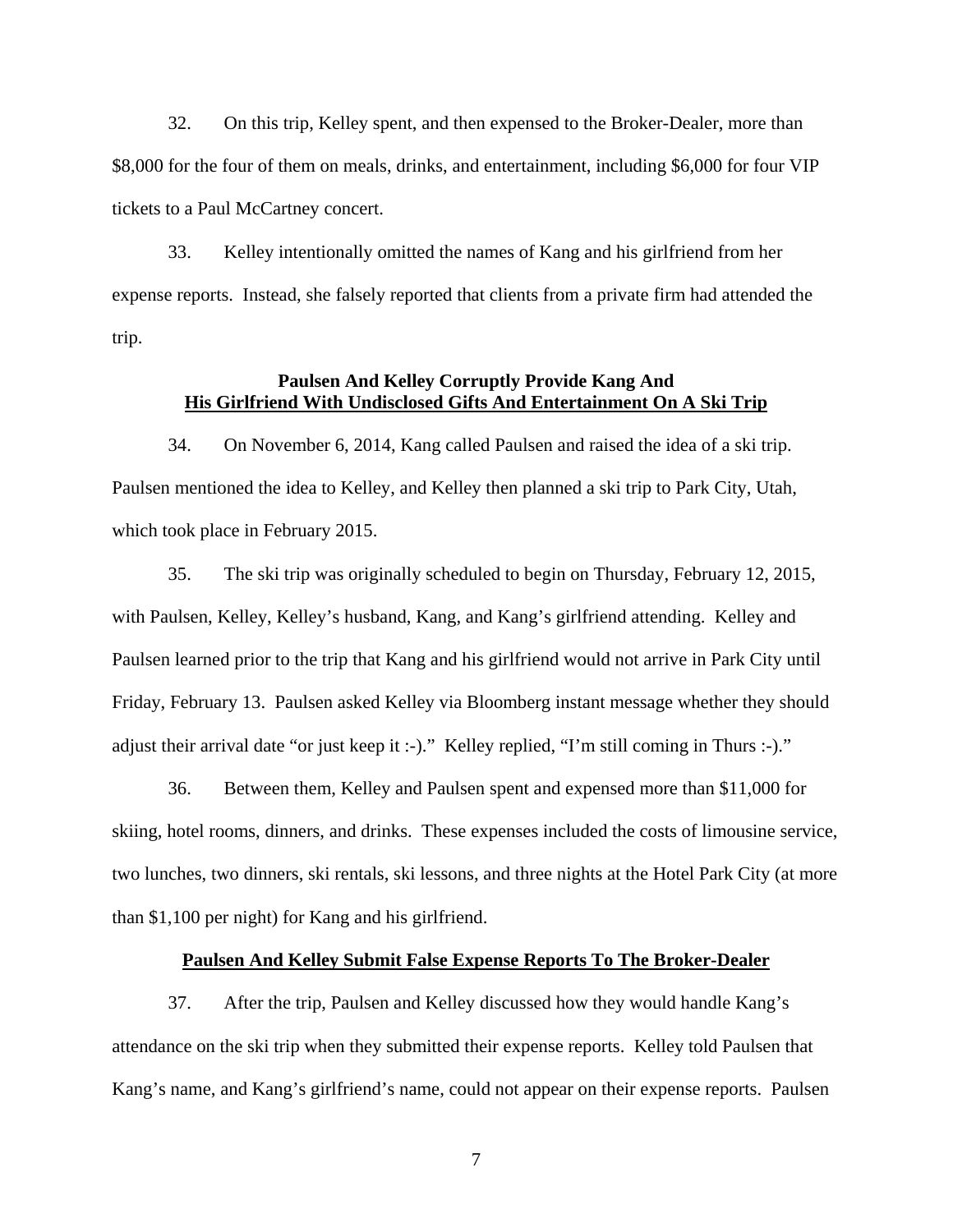and Kelley agreed that they would keep Kang's attendance on the trip a secret. Paulsen understood Kelley would not mention Kang or his girlfriend on her expense reports. Paulsen planned to do the same thing.

38. Kelley submitted false expense reports to the Broker-Dealer. On her expense reports, she concealed from the Broker-Dealer the fact that Kang and his girlfriend were on the trip, listing other customers and personal acquaintances – none of whom were in Park City at the time.

39. Paulsen also submitted false expense reports. On February 19, 2015, Paulsen requested reimbursement from the Broker-Dealer for a \$363 dinner that occurred on Thursday, February 12, 2015, prior to Kang's arrival in Park City. On his expense report, Paulsen represented that five people attended the dinner: Paulsen, Kelley, Kelley's husband, and two employees of a prominent asset management firm, a client of the Broker-Dealer. In fact, these two individuals were not at the dinner, nor were they even in Park City at the time.

40. Paulsen knew that, at the time he submitted the expense report, the Broker-Dealer would not ask questions if he listed client guests on the report. Paulsen also knew that he needed to justify his and Kelley's presence in Park City, because the real reason they were there – to entertain Kang – could not be disclosed.

41. Paulsen also requested reimbursement from the Broker-Dealer for a \$125 lunch that occurred on February 14, 2015. On his expense report, he represented that the guests were himself, Kelley, Kelley's husband, and an analyst at an investment advisory firm. In truth, the analyst was neither at the lunch nor in Park City at the time. The actual lunch receipt from the restaurant indicated that five guests attended the lunch. The other two guests were Kang and his girlfriend. Paulsen intentionally omitted Kang's name from his expense report because he knew,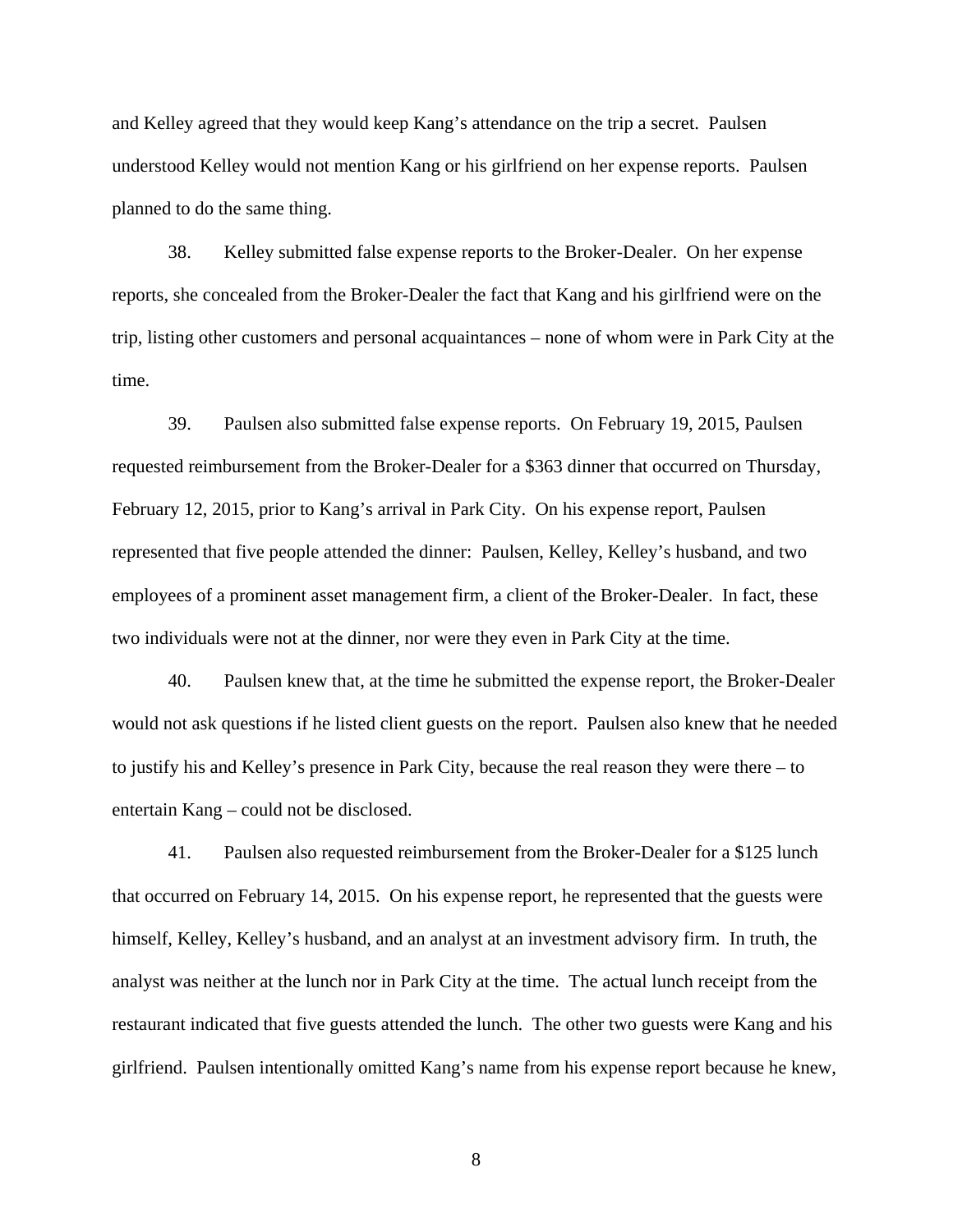and had previously discussed and agreed with Kelley, that Kang could not be mentioned on his expense reports.

42. When he submitted his expense report, Paulsen attached a printout of an email exchange he had on February 25, 2015 (after the trip) with the Broker-Dealer's Head of Fixed Income Sales (and Kelley's supervisor). In the email exchange, Paulsen asked the Head of Fixed Income Sales to confirm, in writing, his preapproval of Paulsen's February 2015 client trip (which included the ski trip). Paulsen listed six customers that he saw during the trip. The email did not mention Kang or the Fund.

43. On February 26, 2015, Kelley and Paulsen engaged in the following conversation via Bloomberg instant message:

- DK: Lose[sic] lips sink ships! No talky re ski trip si vous plait
- JP: I have not said anything
- DK: Allen says he heard about it from you and that we were with Nav and "gorgeous" gf
- JP: I mentioned to Allen yes. sorry
- JP: Told him to stay quiet. He was talking about the energy trade you did yesterday
- DK: ah xoxo just need to be SO careful
- JP: I know.
- DK: let's not mention to anyone else AR, AO, and JW know.
- JP: ok
- JP: I put my expenses in and did not mention them

. . .

- JP: for the [February 12] dinner at Mustang I put down Yuri and Del Anderson
- JP: is that ok?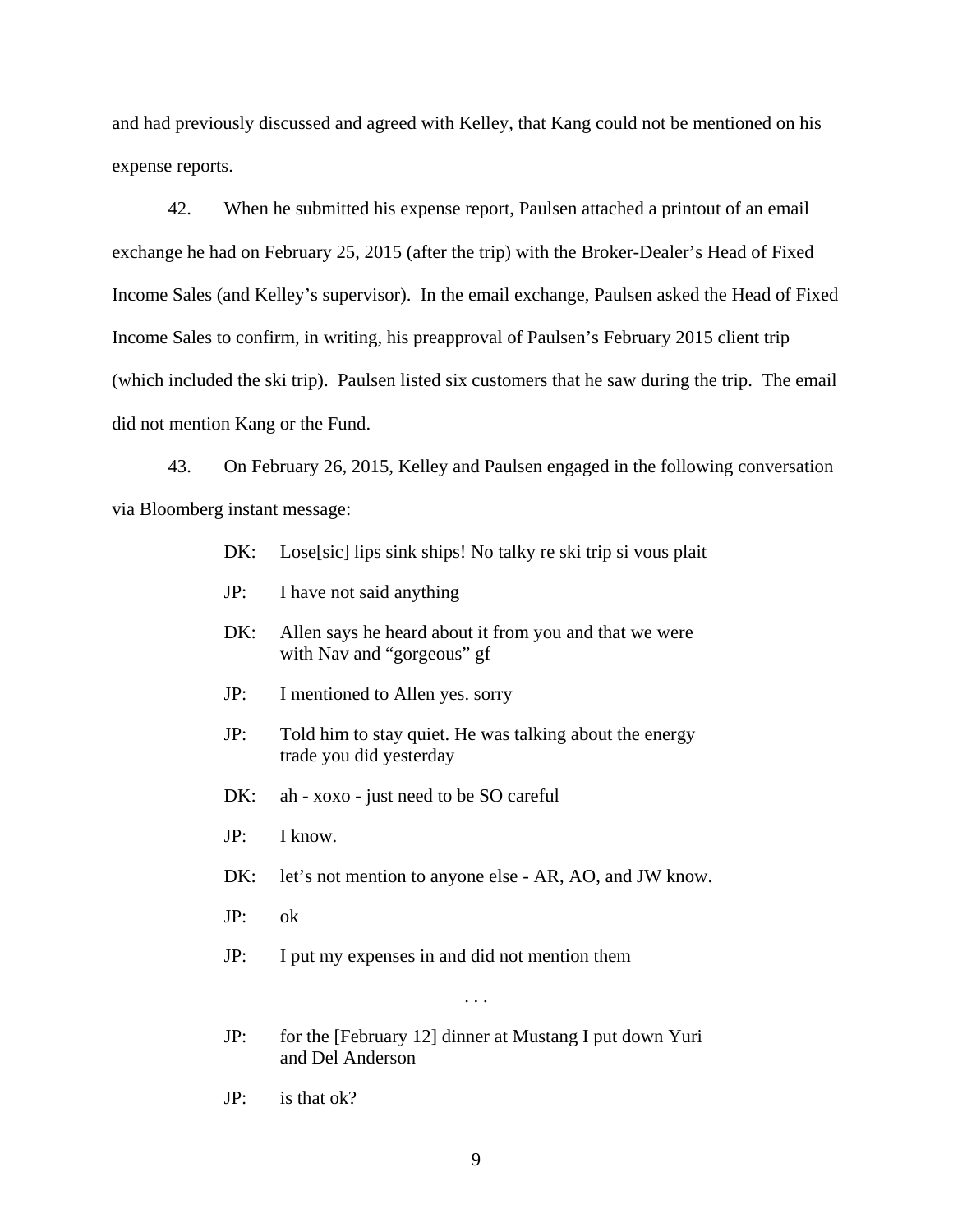DK: perf

44. Kang did not disclose his receipt of any of these meals, travel, or entertainment to the NYSCRF.

#### **Kang Corruptly Rewards Kelley With Lucrative Bond Trading Business**

45. In exchange for these benefits, Kang steered lucrative NYSCRF bond trading business to the Broker-Dealer, resulting in substantial personal gain for Kelley.

46. When Kang first arrived at the NYSCRF, there were a very small number of brokers approved to execute fixed income trades directly for the Fund.

47. Kang set out to expand the list of approved brokers under the guise of facilitating additional liquidity and obtaining best execution.

48. On June 10, 2014, at Kang's direction, the Fund initiated a fixed income broker search to select brokers for its internally managed assets. Interested entities were required to submit applications, which were then reviewed internally by a group led by Kang.

49. Kelley submitted an application on behalf of the Broker-Dealer.

50. Several months later, on November 6, 2014, the same date Kang called Paulsen to suggest the ski trip, Kang sent a memorandum to the NYSCRF's CIO recommending that eight brokers be added to the approved list. The recommended brokers included the Broker-Dealer, and all eight brokers were approved.

51. Although Kang indicated in his memorandum that the eight brokers would be required to submit to a "full due diligence process" conducted by an outside firm, no such process ever took place. Accordingly, the eight brokers were approved based solely on the recommendation contained in Kang's November 6, 2014 memorandum.

52. Prior to the Broker-Dealer becoming an approved broker, Kang was directing trades to the Broker-Dealer through one of the Fund's approved brokers ("Approved Broker-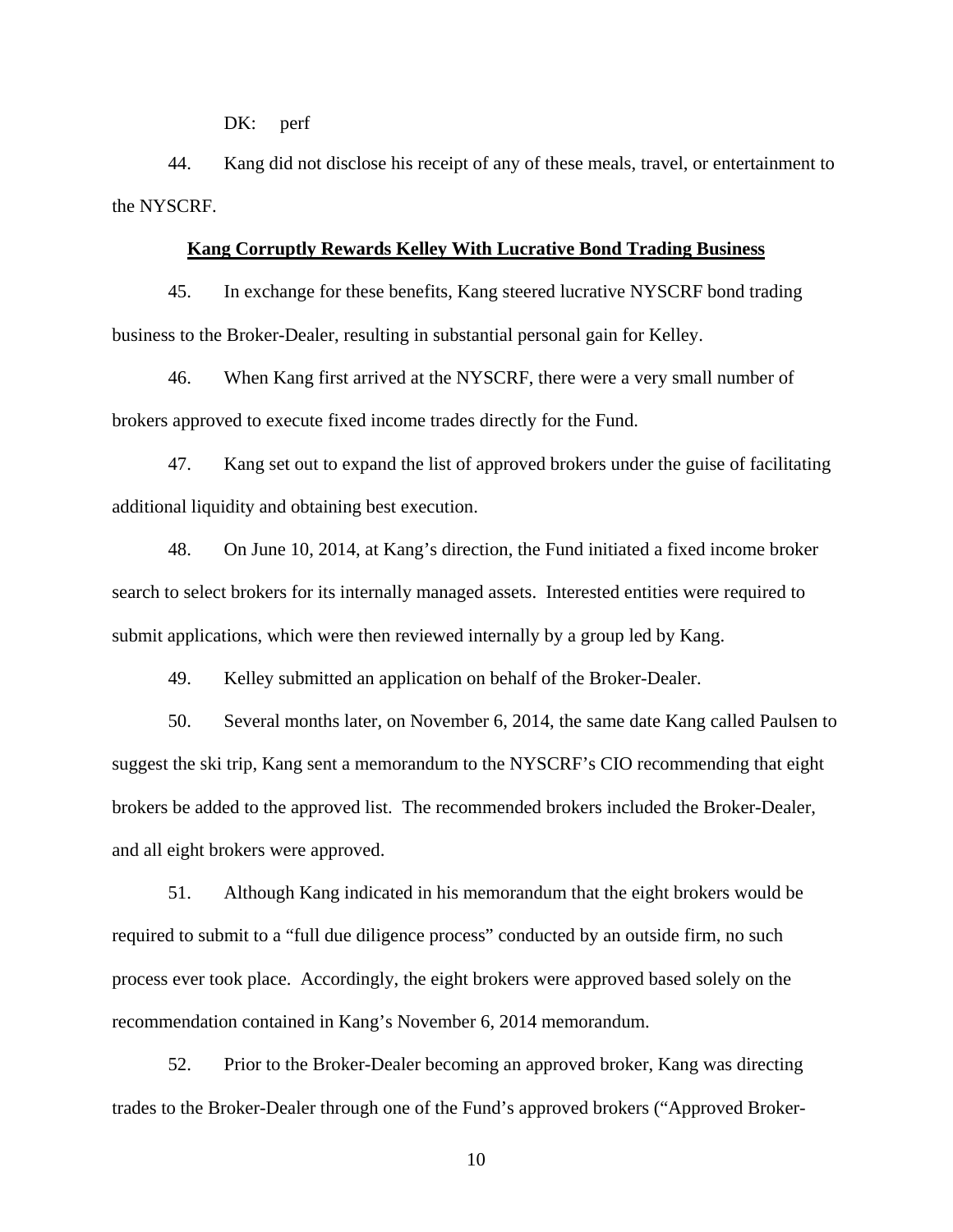Dealer").

53. By using the Approved Broker-Dealer, Kang circumvented the Fund's policy of only using approved brokers, thus allowing Kang to steer Fund business and commissions to Kelley's firm even before Kang was able to engineer the placement of the firm on the Fund's approved broker list.

54. Kelley provided substantial personal benefits to Kang beginning shortly after the Fund solicited applications for additional brokers, as the timeline below illustrates:

| <b>Date</b>          | Event                                                                                                                                                                                                                                                       |
|----------------------|-------------------------------------------------------------------------------------------------------------------------------------------------------------------------------------------------------------------------------------------------------------|
| June 10, 2014        | NYSCRF solicits applications for brokers via email.                                                                                                                                                                                                         |
| August 15, 2014      | In an instant Bloomberg message between Kang and Kelley, Kang<br>says he would like to see a Paul McCartney concert but "might have<br>to sell a car to get [tickets]." Kang says he wants to see the concert<br>in New Orleans. Kelley responds, "I'm in." |
| August 19, 2014      | Kelley purchases four Paul McCartney tickets at a price of \$6,005.                                                                                                                                                                                         |
| October 9-13, 2014   | Kelley and her husband spend a weekend in New Orleans with Kang<br>and Kang's girlfriend. Kelley expenses more than \$8,000 in meals<br>and entertainment.                                                                                                  |
| November $6, 2014$   | In a memorandum to CIO of NYSCRF, Kang recommends the<br>Broker-Dealer, Kelley's firm.                                                                                                                                                                      |
| November $6, 2014$   | Kang calls Paulsen at the Broker-Dealer and mentions going on a ski<br>trip.                                                                                                                                                                                |
| February 13-16, 2015 | Park City ski trip takes place. Paulsen and Kelley expense more<br>than \$11,000 in meals, hotel rooms, ski equipment and rentals,<br>limousine service, and entertainment.                                                                                 |

55. Over the approximately two years that Kang worked at the NYSCRF, he directed a significant amount of trading to the Broker-Dealer, resulting in substantial personal gain for Kelley.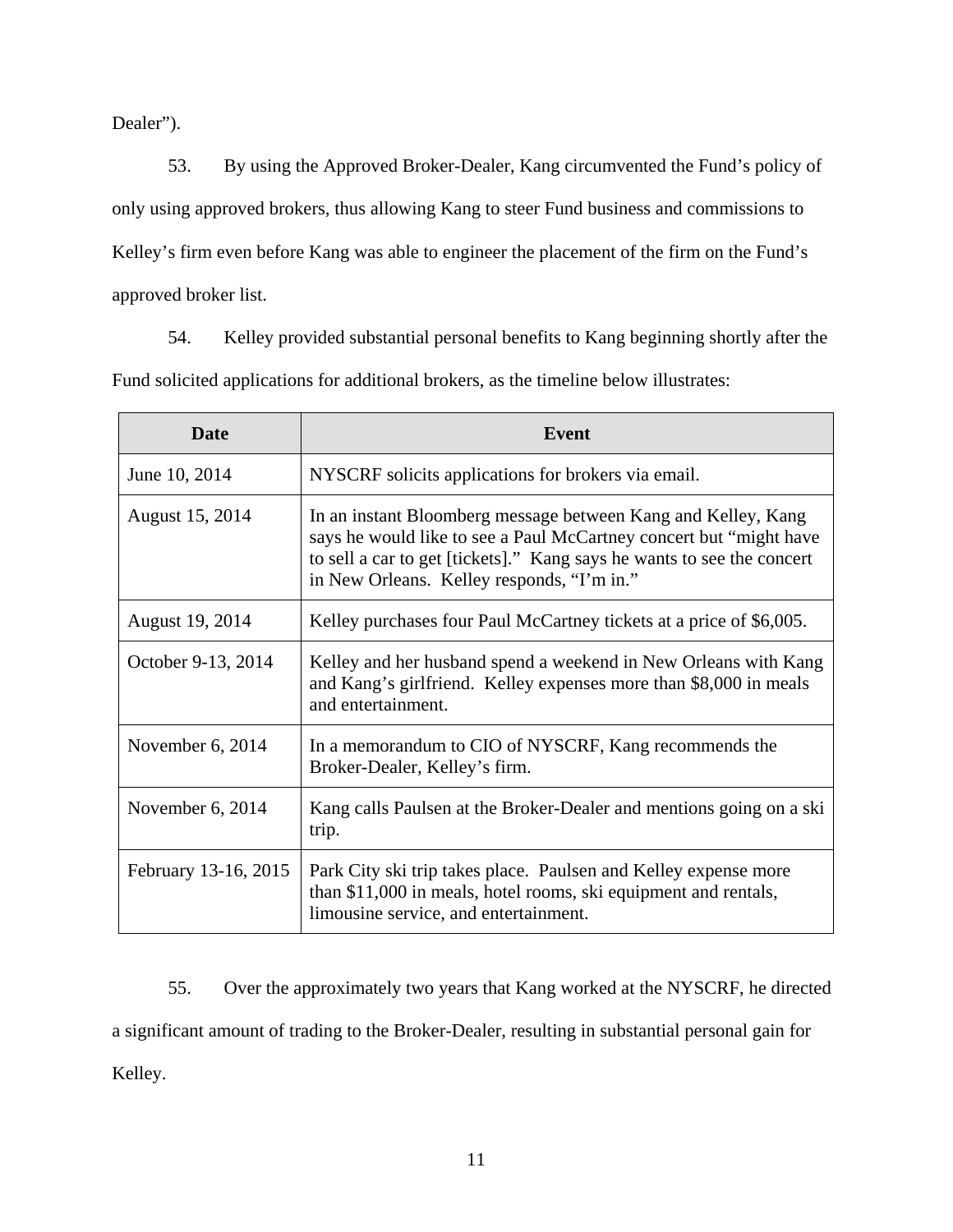#### **Paulsen, Kelley, And Kang Continue Their Attempts To Keep The Scheme A Secret**

56. At the end of March 2015, Paulsen left the Broker-Dealer to take a job at an investment adviser firm. Shortly thereafter, the Broker-Dealer's in-house counsel contacted Paulsen as part of its internal investigation into Kelley's entertainment of Kang. Paulsen was asked to consent to an interview by the Broker-Dealer's outside counsel, and he agreed to do so.

57. Shortly thereafter, Paulsen called Kelley and asked if she knew the purpose of the internal investigation. Kelley said that she believed the Broker-Dealer was looking into the ski trip, and that the Broker-Dealer's outside counsel had also scheduled an interview with her. Paulsen told Kelley that he would delay his interview until after Kelley's so that they could speak again after Kelley's interview and align their stories.

58. The Broker-Dealer's outside counsel interviewed Kelley on April 29, 2015. During the interview, Kelley repeatedly lied about Kang's participation in the ski trip and her paying for Kang's expenses.

59. After Kelley's interview, Kelley told Paulsen what she had been asked, and what she had said. Paulsen agreed with Kelley to tell the Broker-Dealer's outside counsel a story consistent with Kelley's – in other words, Paulsen agreed to lie during his interview.

60. When the Broker-Dealer's outside counsel asked Paulsen about the February 14, 2015 lunch, Paulsen attempted to line up his account of what happened with what Kelley had told the investigators. Paulsen said that the investment analyst that he previously identified was not present at the lunch. Instead, Paulsen claimed (as had Kelley) that some of Kelley's friends joined them when, in fact, Kang and his girlfriend were there.

61. Paulsen told other lies during the interview to attempt to corroborate Kelley's false account. Paulsen falsely told the Broker-Dealer's outside counsel that, while Kang was in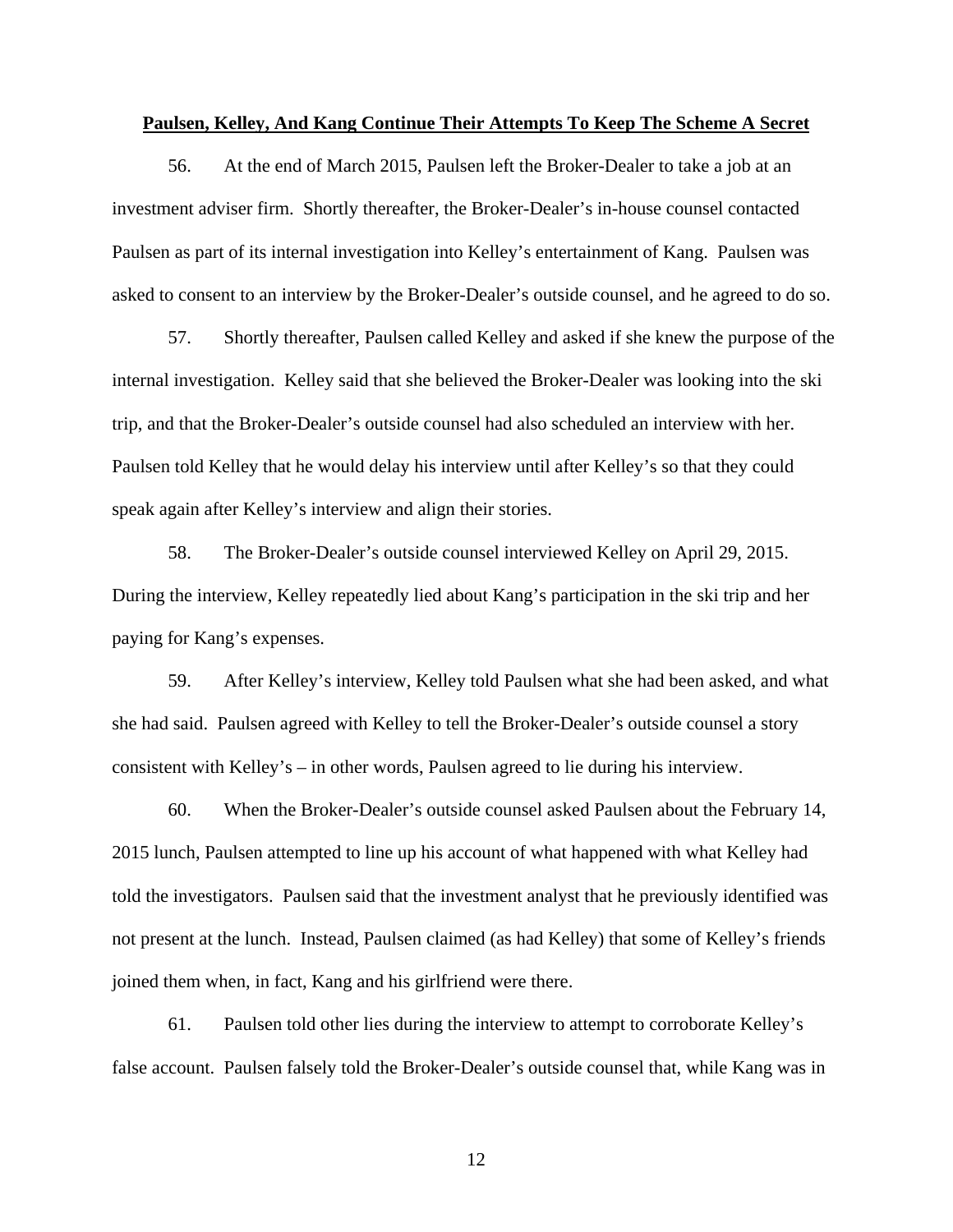Park City during the weekend of the ski trip, he was there on his own and did not go out with Paulsen and Kelley. Paulsen also said that Kang was not staying at the same hotel as Kelley, when, in fact, Paulsen knew that Kang and Kelley stayed at the same hotel. Paulsen also said that he saw Kang for the first time in Park City on February 15, 2015, when in fact Paulsen, Kelley, and Kelley's husband had had lunch and dinner with Kang and his girlfriend the previous day.

62. During the interview, Paulsen also said that Kang paid for food and drinks for the group after skiing on February 15, 2015. While Paulsen claimed that he did not remember why Kang insisted on paying, he posited that maybe Kelley had paid for something earlier in the day and Kang needed to offset it. This was the false narrative that Paulsen and Kelley had agreed to tell the investigators. In fact, Kang did not pay for food and drinks, and the concept of Kang attempting to repay Kelley was a fabrication.

63. Paulsen then said that he had dinner that night with Kelley, Kelley's husband, and Kelley's two friends. This was another part of the false narrative that Paulsen and Kelley conspired to tell the investigators. In fact, Kang and his girlfriend were at that dinner; Kelley's friends were not.

64. At the end of his interview, Paulsen lied again, saying that he never witnessed Kang being entertained on the ski trip.

65. On August 10, 2015, the Broker-Dealer terminated Kelley and, on February 22, 2016, the NYSCRF terminated Kang.

66. On May 30, 2017, based in part on the conduct described in this Complaint, Kelley pleaded guilty to conspiracy to commit securities fraud and conspiracy to commit honest services wire fraud, each of which Kelley committed while she was a registered representative of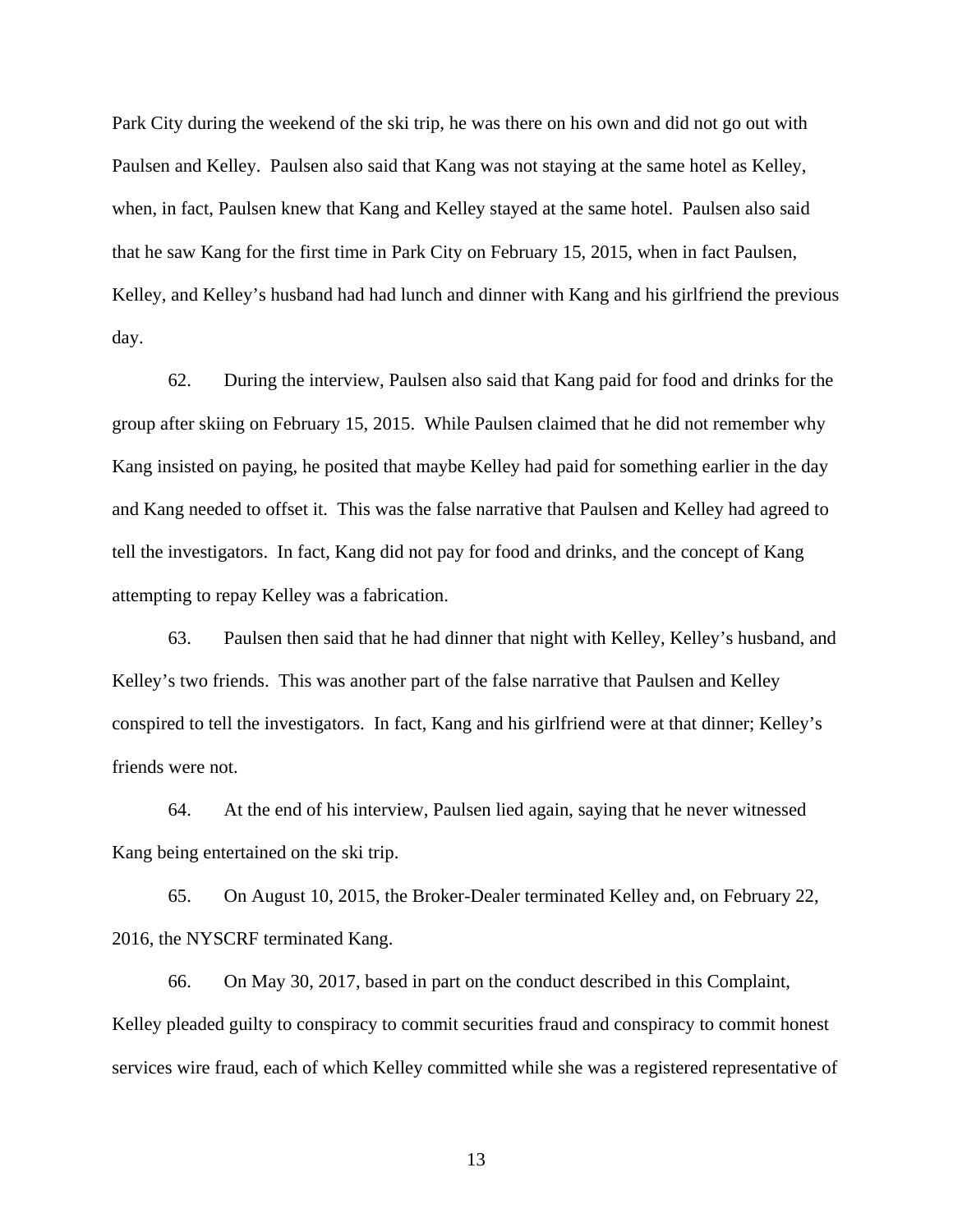the Broker-Dealer and its successor. *United States v. Kelley*, 16-CR-837 (S.D.N.Y.). Kelley was sentenced to three years' probation, with 6 months' home confinement and one thousand hours of community service, and was ordered to pay a \$50,000 fine and \$242,724.17 in restitution to the NYSCRF.

67. On November 8, 2017, based in part on the conduct described herein, Kang pleaded guilty to conspiracy to commit securities fraud and conspiracy to commit honest services wire fraud in the matter of *United States v. Kang*, 16-CR-837 (S.D.N.Y.). Kang was sentenced to 21 months' imprisonment and three years' supervised release, and ordered to pay \$242,724.17 in restitution to the NYSCRF and to forfeit \$78,716.00.

#### **Claims for Relief**

#### **Count I**

### *Aiding and Abetting Violations of Sections 17(a)(1) and 17(a)(3) of the Securities Act*

68. The Commission realleges and incorporates by reference paragraphs 1 through 67 as if fully set forth herein.

69. Kelley, in the offer or sale of securities, by use of the means or instruments of transportation or communication in interstate commerce or by the use of the mails, directly or indirectly, acting intentionally, knowingly, recklessly, or negligently: (a) employed devices, schemes, or artifices to defraud; and/or (b) engaged in transactions, practices, or courses of business which operated or would operate as a fraud or deceit upon purchasers of securities.

70. Defendant Paulsen knowingly or recklessly provided substantial assistance to Kelley in her violation of Sections  $17(a)(1)$  and  $17(a)(3)$  of the Securities Act.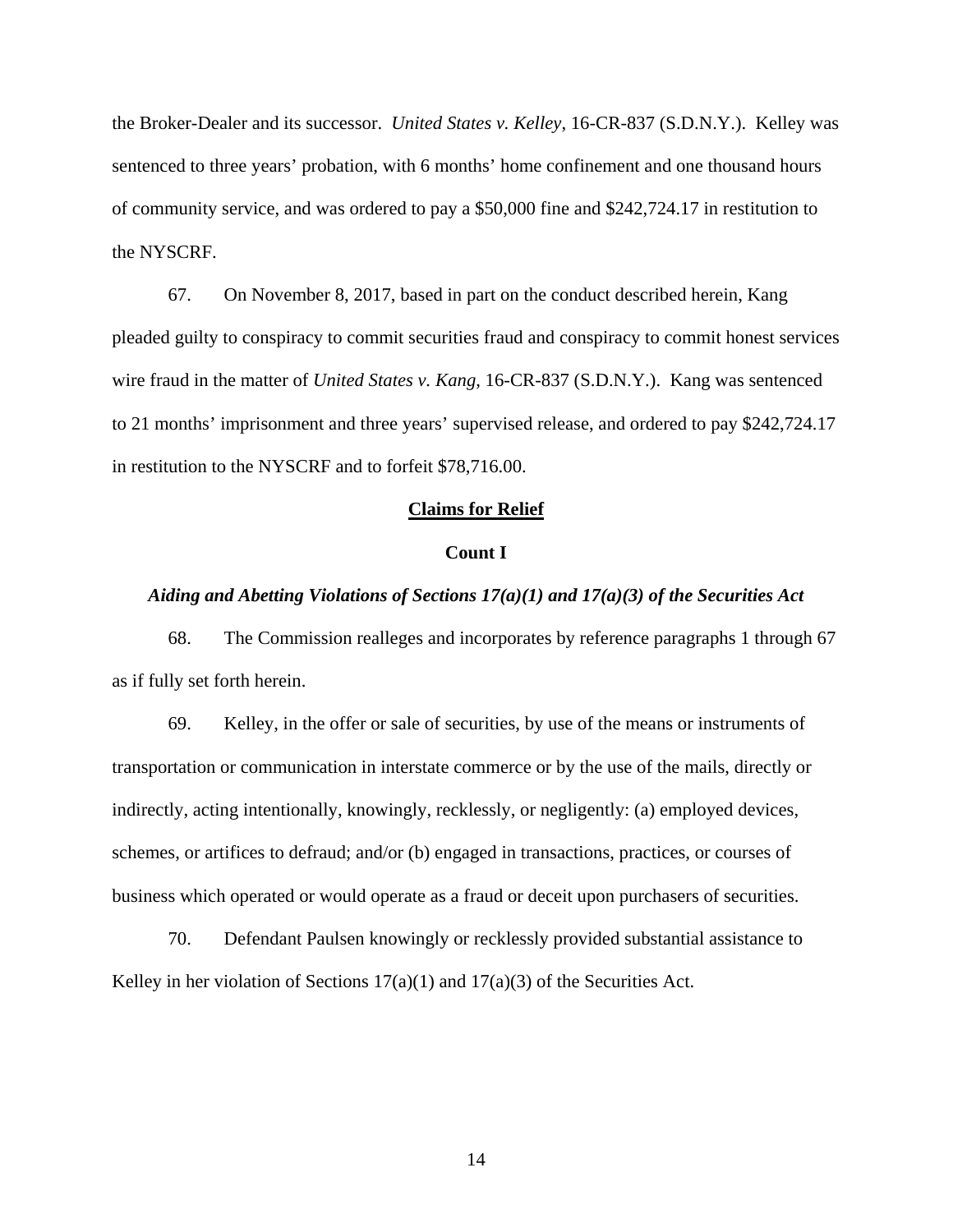71. By engaging in the conduct described above, Defendant Paulsen aided and abetted violations of Sections  $17(a)(1)$  and  $17(a)(3)$  of the Securities Act [15 U.S.C. §§ 77q(a)(1) and  $77q(a)(3)$ ].

### **Count II**

# *Aiding and Abetting Violations of Sections 10(b) of the Exchange Act and Rule 10b-5(a) and (c) Thereunder*

72. The Commission realleges and incorporates by reference paragraphs 1 through 67 as if fully set forth herein.

73. Kelley, in connection with the purchase or sale of securities, by use of the means or instrumentalities of interstate commerce or the mails, directly or indirectly, acting intentionally, knowingly, or recklessly: (a) used or employed devices, schemes, or artifices to defraud; and/or (b) engaged in acts, practices, or courses of business which operated or would operate as a fraud and deceit upon other persons, including current and prospective purchasers of securities.

74. Defendant Paulsen knowingly or recklessly provided substantial assistance to Kelley in her violation of Sections 10(b) of the Exchange Act and Rule 10b-5(a) and (c) thereunder.

75. By engaging in the conduct described above, Defendant Paulsen aided and abetted violations of Section 10(b) of the Exchange Act [15 U.S.C. § 78j(b)], and Rule 10b-5(a) and (c) thereunder [17 C.F.R. § 240.10b-5(a) and (c)].

# **Count III**

## *Aiding and Abetting Violations of Sections 17(a)(1) and 17(a)(3) of the Securities Act*

76. The Commission realleges and incorporates by reference paragraphs 1 through 67 as if fully set forth herein.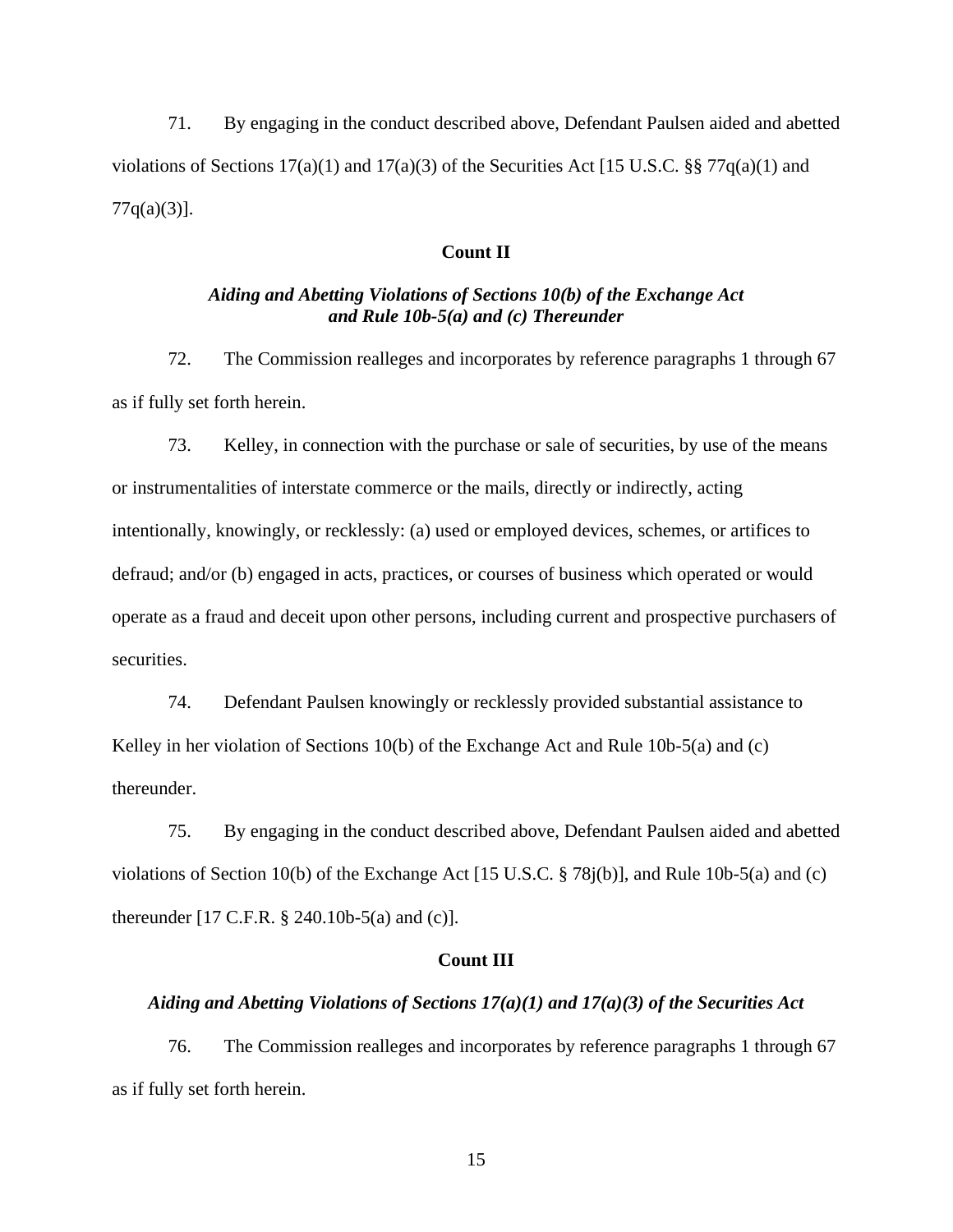77. Kang, in the offer or sale of securities, by use of the means or instruments of transportation or communication in interstate commerce or by the use of the mails, directly or indirectly, acting intentionally, knowingly, recklessly, or negligently: (a) employed devices, schemes, or artifices to defraud; and/or (b) engaged in transactions, practices, or courses of business which operated or would operate as a fraud or deceit upon purchasers of securities.

78. Defendant Paulsen knowingly or recklessly provided substantial assistance to Kang in his violation of Sections  $17(a)(1)$  and  $17(a)(3)$  of the Securities Act.

79. By engaging in the conduct described above, Defendant Paulsen aided and abetted violations of Sections  $17(a)(1)$  and  $17(a)(3)$  of the Securities Act [15 U.S.C. §§ 77q(a)(1) and  $77q(a)(3)$ ].

#### **Count IV**

# *Aiding and Abetting Violations of Sections 10(b) of the Exchange Act and Rule 10b-5 Thereunder*

80. The Commission realleges and incorporates by reference paragraphs 1 through 67 as if fully set forth herein.

81. Kang, in connection with the purchase or sale of securities, by use of the means or instrumentalities of interstate commerce or the mails, directly or indirectly, acting intentionally, knowingly, or recklessly: (a) used or employed devices, schemes, or artifices to defraud; (b) made untrue statements of material fact or omitted to state material facts necessary to make statements made, in light of the circumstances under which they were made, not misleading; and/or (c) engaged in acts, practices, or courses of business which operated or would operate as a fraud and deceit upon other persons, including current and prospective purchasers of securities.

82. Defendant Paulsen knowingly or recklessly provided substantial assistance to Kang in his violation of Sections 10(b) of the Exchange Act and Rule 10b-5 thereunder.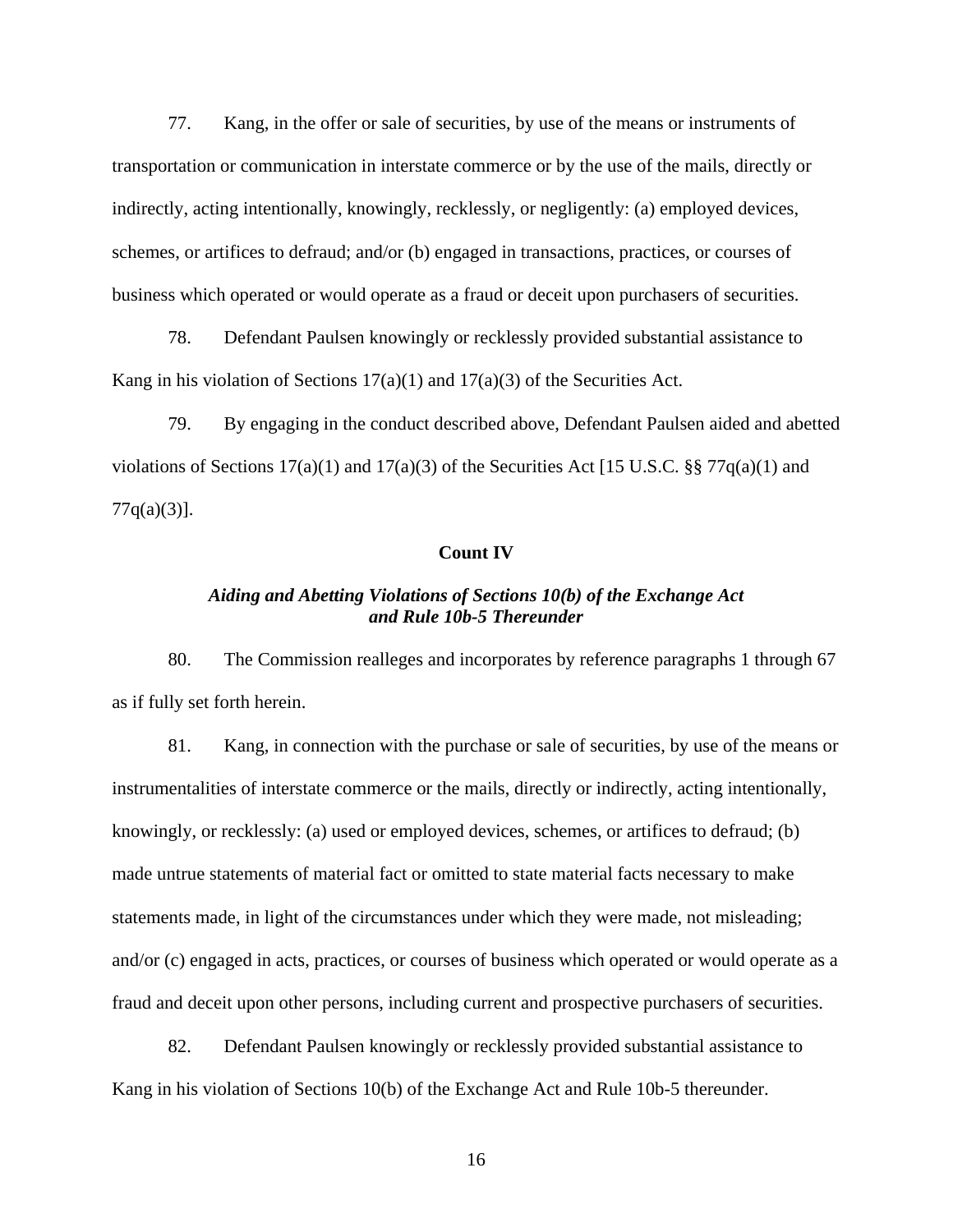83. By engaging in the conduct described above, Defendant Paulsen aided and abetted violations of Section 10(b) of the Exchange Act [15 U.S.C. § 78j(b)], and Rule 10b-5 thereunder [17 C.F.R. § 240.10b].

## **Prayer for Relief**

**WHEREFORE,** the Commission respectfully requests that the Court:

**I.**

Permanently enjoin Defendant from violating or aiding and abetting violations of Section 10(b) of the Exchange Act [15 U.S.C. § 78j(b)], Rule 10b-5 thereunder [17 C.F.R. § 240.10b-5], and Section 17(a) of the Securities Act [15 U.S.C. § 77q(a)];

# **II.**

Order Defendant to disgorge the ill-gotten gains they received from the violations alleged herein, including prejudgment interest thereon;

#### **III.**

Order Defendant to pay civil penalties pursuant to Section 20 of the Securities Act [15

U.S.C. § 77t], and Section 21(d)(3) of the Exchange Act [15 U.S.C. § 78u(d)]; and

#### **IV.**

Grant such other and further relief as the Court deems just and proper.

### **Jury Demand**

Pursuant to Rule 38(b) of the Federal Rules of Civil Procedure, Plaintiff demands that this case be tried to a jury on all issues so triable.